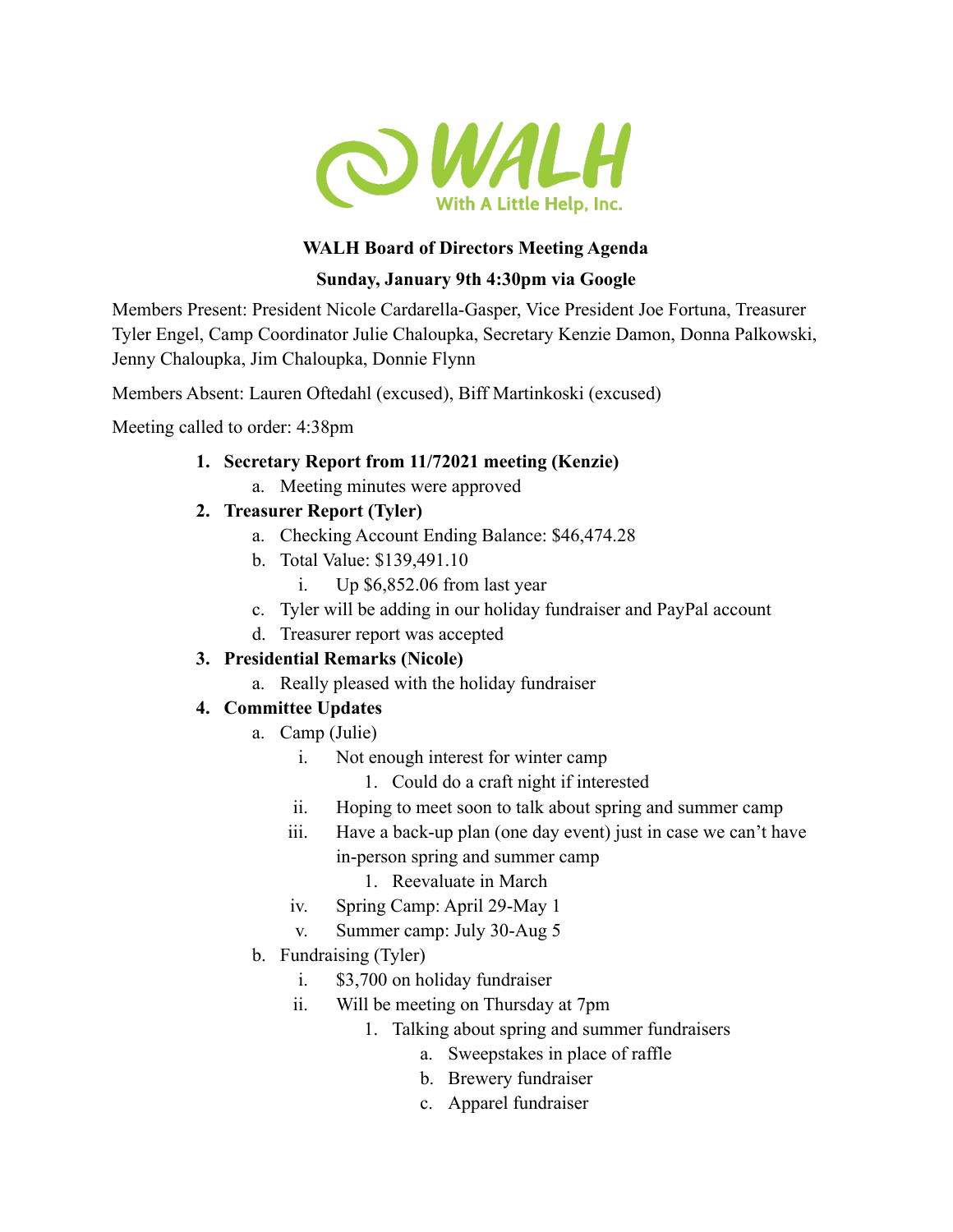- c. Bylaws (Joe/Nicole)
	- i. Presentation
	- ii. Concern about how to record incidents as they happen
		- 1. Options
			- a. Add to current officer position (secretary or vice president)
			- b. Create a new officer position on the Board of **Directors**
			- c. Committee is formed of some Board members and members of general population
		- 2. Then…
			- a. Once it is brought to the Board, the Board votes on how to proceed
			- b. Once it is brought to the Board, the Board will convene a committee of Board members and individual members to investigate and make suggestions
		- 3. Decision
			- a. We should have a committee with a set number of members
				- i. Includes secretary (in charge of recording incident), another board member, and a couple members of the general membership
					- 1. Secretary and a few other people
						- a. Elect members at the first
							- board meeting after camp
		- 4. Meeting again on Jan 19th at 7:30pm
- d. Succession Planning (Nicole)
	- i. Wants to get out surveys for board members  $\rightarrow$  peer review of board members
		- 1. Will be talking to Erica to find them
- e. Social (Jen)
	- i. Extending the holidays party was great
	- ii. Anti-Valentine's Day party on Tuesday, Feb 15th at 7:30pm
		- 1. Among Us
	- iii. Book Club will continue
- f. Marketing (Lauren)
	- i. Posting about winter hacks
		- 1. Ex: Heated jacket
	- ii. Did a great job marketing the holiday fundraiser